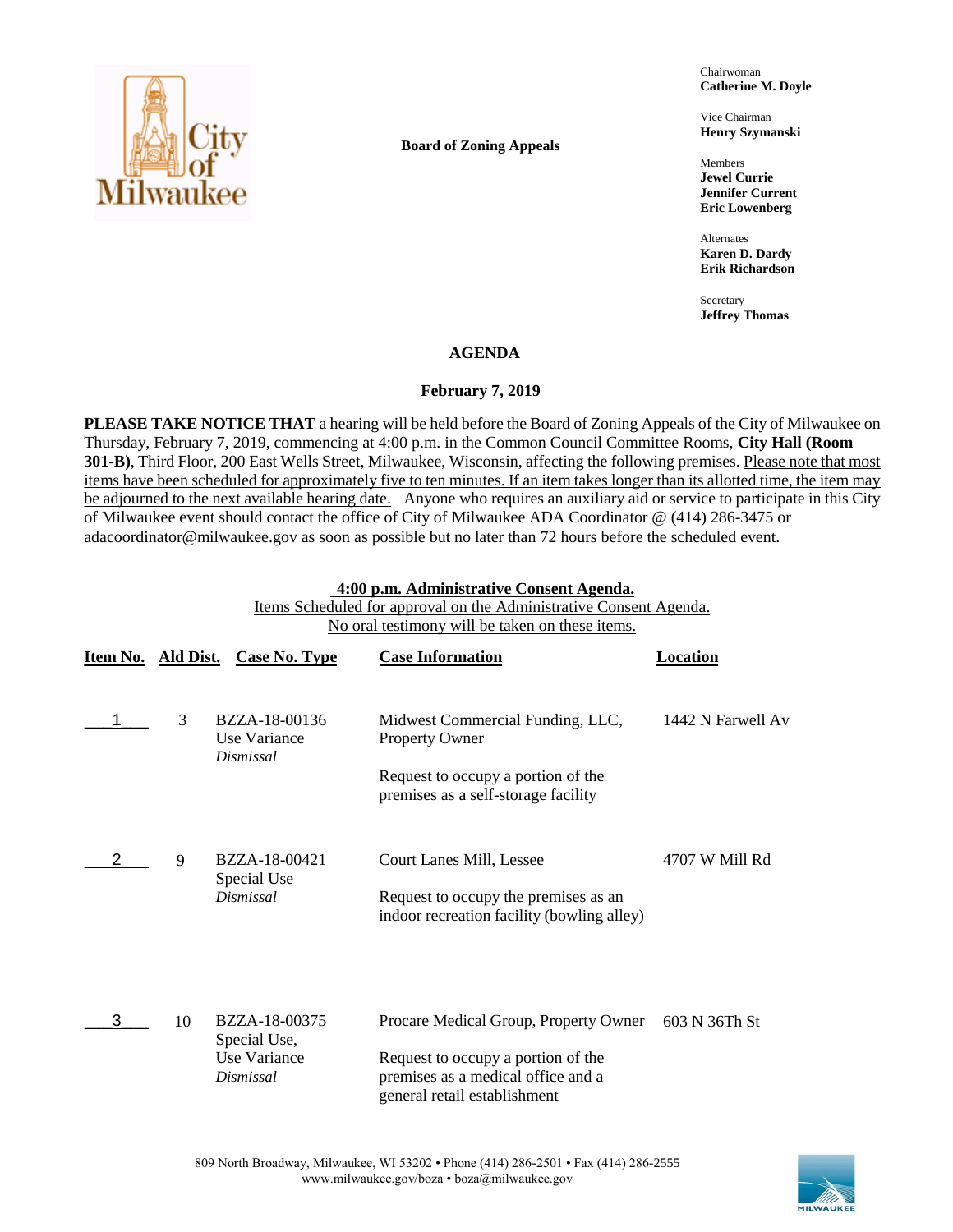|                    |    |                                                                            | Board of Zoning Appeals, Hearing on Thursday, February 7, 2019                                                                                                                                                               |                     |
|--------------------|----|----------------------------------------------------------------------------|------------------------------------------------------------------------------------------------------------------------------------------------------------------------------------------------------------------------------|---------------------|
| Item No. Ald Dist. |    | <b>Case No. Type</b>                                                       | <b>Case Information</b>                                                                                                                                                                                                      | <b>Location</b>     |
|                    |    |                                                                            | 4:00 p.m. Administrative Consent Agenda (continued)<br>Items Scheduled for approval on the Administrative Consent Agenda.<br>No oral testimony will be taken on these items.                                                 |                     |
| 4                  | 12 | BZZA-18-00261<br>Special Use<br>Dismissal                                  | Brian Jost, Property Owner<br>Request to occupy the premises as an<br>assembly hall                                                                                                                                          | 118 S 2Nd St        |
| 5.                 | 13 | BZZA-18-00400<br>Special Use<br>Dismissal                                  | B & M Leasing, LLP, Prospective Buyer<br>Request to occupy the premises as a<br>principal use parking lot                                                                                                                    | 4560 S 27Th St      |
| 6                  | 13 | BZZA-18-00399<br>Special Use<br>Dismissal                                  | B & M Leasing, LLP, Prospective Buyer<br>Request to occupy the premises as a light<br>motor vehicle outdoor storage                                                                                                          | 4624 S 27Th St      |
| 7                  | 14 | BZZA-18-00268<br>Use Variance,<br><b>Dimensional Variance</b><br>Dismissal | John Pierre Minchillo, Property Owner<br>Request to convert the existing four unit<br>multi-family dwelling to a five unit<br>multi-family dwelling that does not meet<br>the minimum required lot area per<br>dwelling unit | 2436 S Wentworth Av |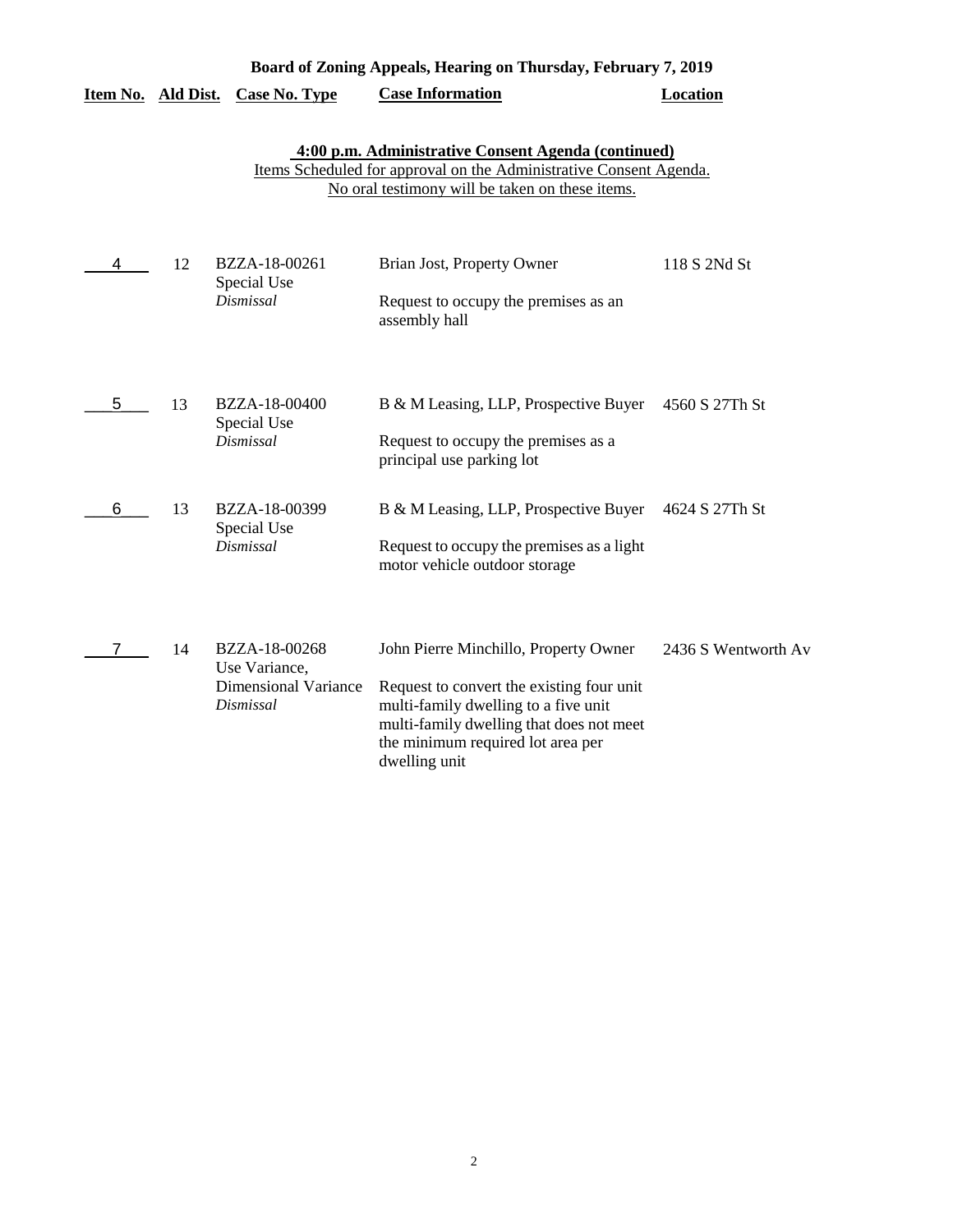| Board of Zoning Appeals, Hearing on Thursday, February 7, 2019 |                |                                                               |                                                                                                                                                                                                                                                                                                                                                                                                                                                               |                   |
|----------------------------------------------------------------|----------------|---------------------------------------------------------------|---------------------------------------------------------------------------------------------------------------------------------------------------------------------------------------------------------------------------------------------------------------------------------------------------------------------------------------------------------------------------------------------------------------------------------------------------------------|-------------------|
| <u>Item No. Ald Dist.</u>                                      |                | <b>Case No. Type</b>                                          | <b>Case Information</b>                                                                                                                                                                                                                                                                                                                                                                                                                                       | <b>Location</b>   |
|                                                                |                |                                                               | 4:00 p.m. Consent Agenda.<br>Items Scheduled for approval on the Consent Agenda.<br>No oral testimony will be taken on these items.<br>If there are any objections to these approvals, please make them known to the Board office in writing at least 24 hours prior to the time of the hearing.<br>If written objections to these approvals are received, the item will not be approved and will be held for a public hearing to allow additional testimony. |                   |
| 8                                                              | $\overline{2}$ | BZZA-18-00462<br>Use Variance,<br><b>Dimensional Variance</b> | <b>Blessed Savior Congregation,</b><br>Property Owner<br>Request to occupy the premises as a<br>social service facility that does meet the<br>minimum required rear setback                                                                                                                                                                                                                                                                                   | 5558 N 69Th St    |
| 9                                                              | 3              | BZZA-19-00006<br><b>Dimensional Variance</b>                  | Alan & Phyliss Brostoff,<br><b>Property Owner</b><br>Request to construct a single-family<br>dwelling that does not meet the required<br>entrance door orientation and construct a<br>fence in the side yard that exceeds the<br>maximum allowed height                                                                                                                                                                                                       | 3431 N Lake Dr    |
| 10                                                             | 4              | BZZA-18-00454<br>Special Use                                  | Three B Company, LLC,<br>Property Owner<br>Request to add a 3rd floor to the<br>Board-approved rooming house for 24<br>occupants                                                                                                                                                                                                                                                                                                                              | 953 N 17Th St     |
| 11                                                             | 6              | BZZA-18-00450<br>Special Use                                  | Dynamic Child Care Solutions, LLC,<br>Lessee<br>Request to increase the hours from<br>Monday - Friday 6:00 a.m. - midnight to<br>Monday - Friday 5:30 a.m. - midnight<br>and Saturday - Sunday 5:30 a.m. - 6:00<br>p.m. and continue occupying the<br>premises as a day care center for 47<br>children per shift infant - 12 years of age<br>(this is a new operator)                                                                                         | 412 E Burleigh St |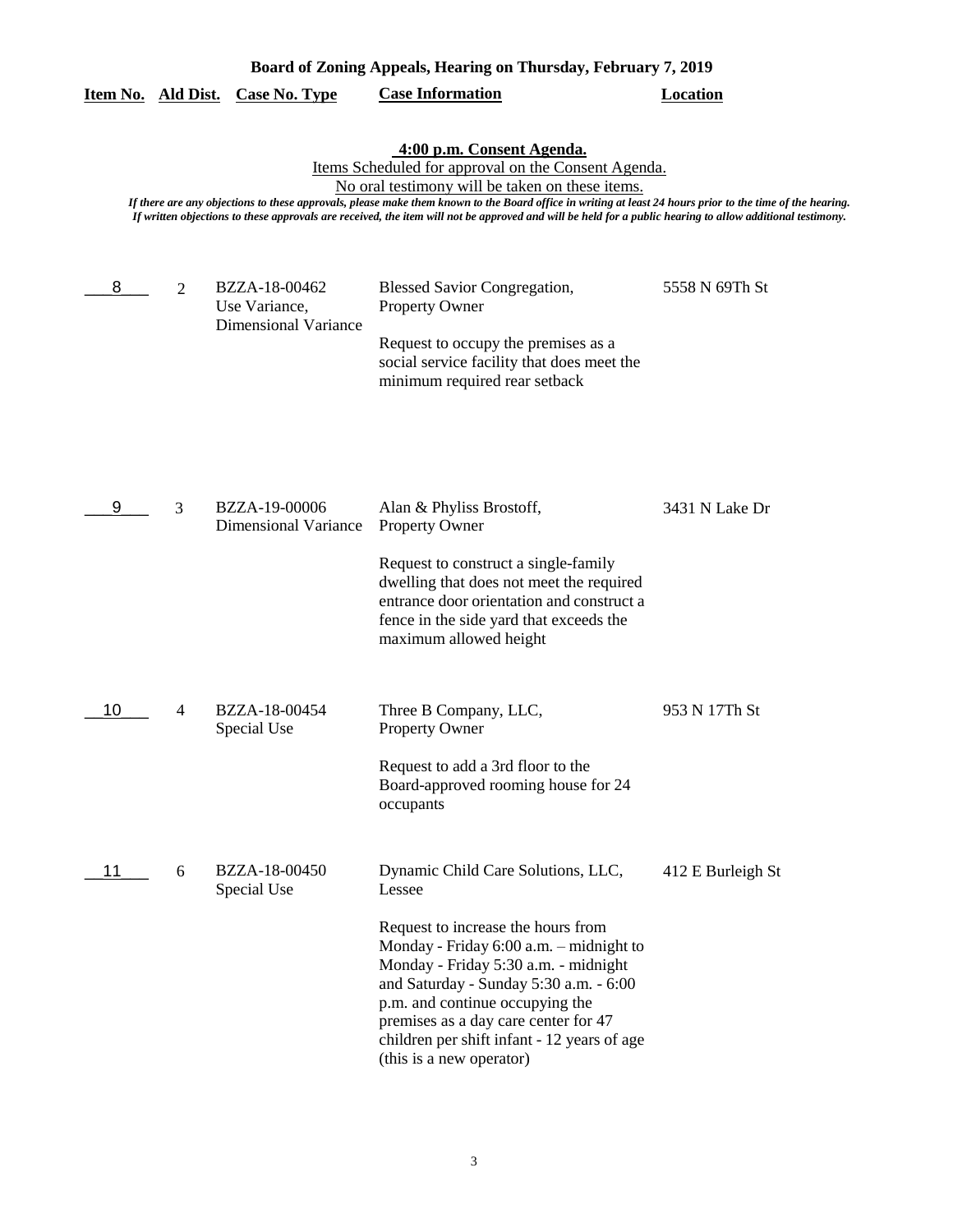| Board of Zoning Appeals, Hearing on Thursday, February 7, 2019 |    |                                              |                                                                                                                                                                                                                                                                                                                                                                                                                                                                          |                   |  |
|----------------------------------------------------------------|----|----------------------------------------------|--------------------------------------------------------------------------------------------------------------------------------------------------------------------------------------------------------------------------------------------------------------------------------------------------------------------------------------------------------------------------------------------------------------------------------------------------------------------------|-------------------|--|
| Item No. Ald Dist.                                             |    | <b>Case No. Type</b>                         | <b>Case Information</b>                                                                                                                                                                                                                                                                                                                                                                                                                                                  | <b>Location</b>   |  |
|                                                                |    |                                              | 4:00 p.m. Consent Agenda (continued)<br>Items Scheduled for approval on the Consent Agenda.<br>No oral testimony will be taken on these items.<br>If there are any objections to these approvals, please make them known to the Board office in writing at least 24 hours prior to the time of the hearing.<br>If written objections to these approvals are received, the item will not be approved and will be held for a public hearing to allow additional testimony. |                   |  |
| 12                                                             | 7  | BZZA-18-00449<br>Special Use                 | Judith Jackson, Property Owner<br>Request to continue occupying the<br>premises as a day care center for 49<br>children per shift infant - 13 years of age,<br>operating Monday - Saturday 5:30<br>a.m. - 11:30 p.m.                                                                                                                                                                                                                                                     | 4221 N 35Th St    |  |
| 13                                                             | 12 | BZZA-18-00436<br><b>Dimensional Variance</b> | Milwaukee Fire Department,<br>Property Owner<br>Request to construct an addition to the<br>premises that does not meet the<br>minimum required glazing (primary<br>street frontage)                                                                                                                                                                                                                                                                                      | 100 W Virginia St |  |
| 14                                                             | 14 | BZZA-19-00009<br>Special Use                 | L & J Service Centers, LLC, Lessee<br>Request to increase the hours of<br>operation from Monday - Friday 7:30<br>$a.m. - 5:00$ p.m. to Monday – Friday<br>5:00 a.m. - 6:00 p.m. and Saturday 6:00<br>$a.m. - 12:00$ p.m. and continue<br>occupying a portion of the premises as a<br>motor vehicle repair facility (this is new<br>operator)                                                                                                                             | 2750 S 14Th St    |  |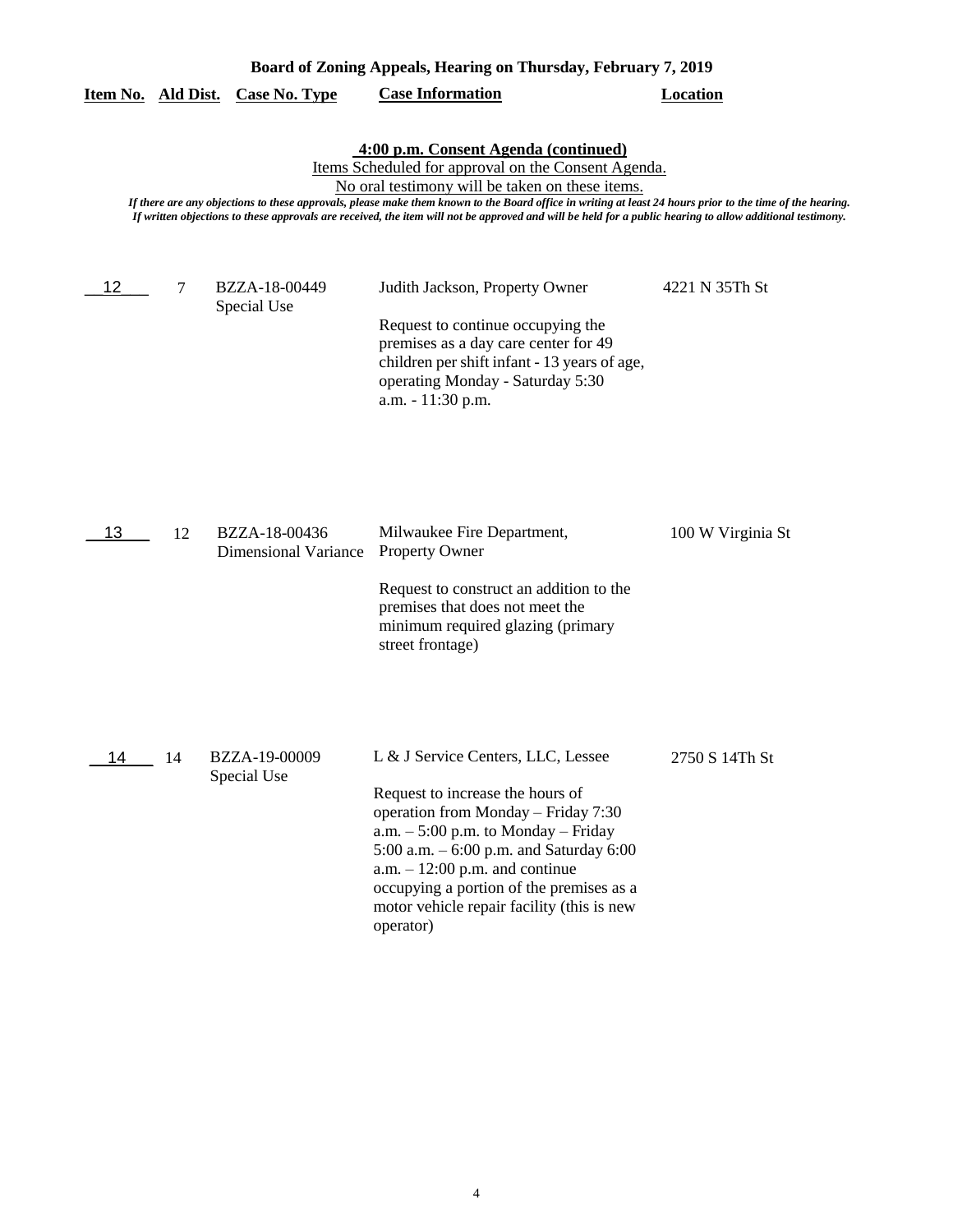| Board of Zoning Appeals, Hearing on Thursday, February 7, 2019 |           |                              |                                                                                                                                                                                                                                                                                                                                                                                                                                                                          |                  |  |
|----------------------------------------------------------------|-----------|------------------------------|--------------------------------------------------------------------------------------------------------------------------------------------------------------------------------------------------------------------------------------------------------------------------------------------------------------------------------------------------------------------------------------------------------------------------------------------------------------------------|------------------|--|
| Item No.                                                       | Ald Dist. | Case No. Type                | <b>Case Information</b>                                                                                                                                                                                                                                                                                                                                                                                                                                                  | Location         |  |
|                                                                |           |                              | 4:00 p.m. Consent Agenda (continued)<br>Items Scheduled for approval on the Consent Agenda.<br>No oral testimony will be taken on these items.<br>If there are any objections to these approvals, please make them known to the Board office in writing at least 24 hours prior to the time of the hearing.<br>If written objections to these approvals are received, the item will not be approved and will be held for a public hearing to allow additional testimony. |                  |  |
| 15                                                             | 15        | BZZA-18-00445<br>Special Use | Children's Bridge Learning Center,<br>Lessee                                                                                                                                                                                                                                                                                                                                                                                                                             | 1218 W Walnut St |  |
|                                                                |           |                              | Request to continue occupying the<br>premises as a day care center for 60<br>children on first shift and 20 children on<br>second shift infant to 12 years of age,                                                                                                                                                                                                                                                                                                       |                  |  |

## **4:15 p.m. Public Hearings.**

operating Monday - Saturday 6:00 a.m. to 11:00 p.m. (this is a new operator)

Please note that each item scheduled for a public hearing has been scheduled for approximately five to ten minutes. If an item takes longer than its allotted time, the item may be adjourned to the next available hearing date.

| 16 | $\mathcal{D}$ | BZZA-18-00432<br>Special Use,<br>Dimensional Variance | The Overland Group, LLC,<br>Prospective Buyer                                                                                                                                                                                                                                                                                                                                                                                                                                              | 5925 N 76Th St |
|----|---------------|-------------------------------------------------------|--------------------------------------------------------------------------------------------------------------------------------------------------------------------------------------------------------------------------------------------------------------------------------------------------------------------------------------------------------------------------------------------------------------------------------------------------------------------------------------------|----------------|
|    |               |                                                       | Request to construct a general retail<br>establishment (permitted) that does not<br>meet the minimum required front<br>setback, exceeds the maximum allowed<br>side street setback, has glazing areas that<br>do not meet the requirement for clear<br>vision and visible daylight<br>transmittance, has shelving that obscures<br>more than 50% of the glazing area, and<br>construct an accessory use parking lot<br>that is located between a principal<br>building and a street façade |                |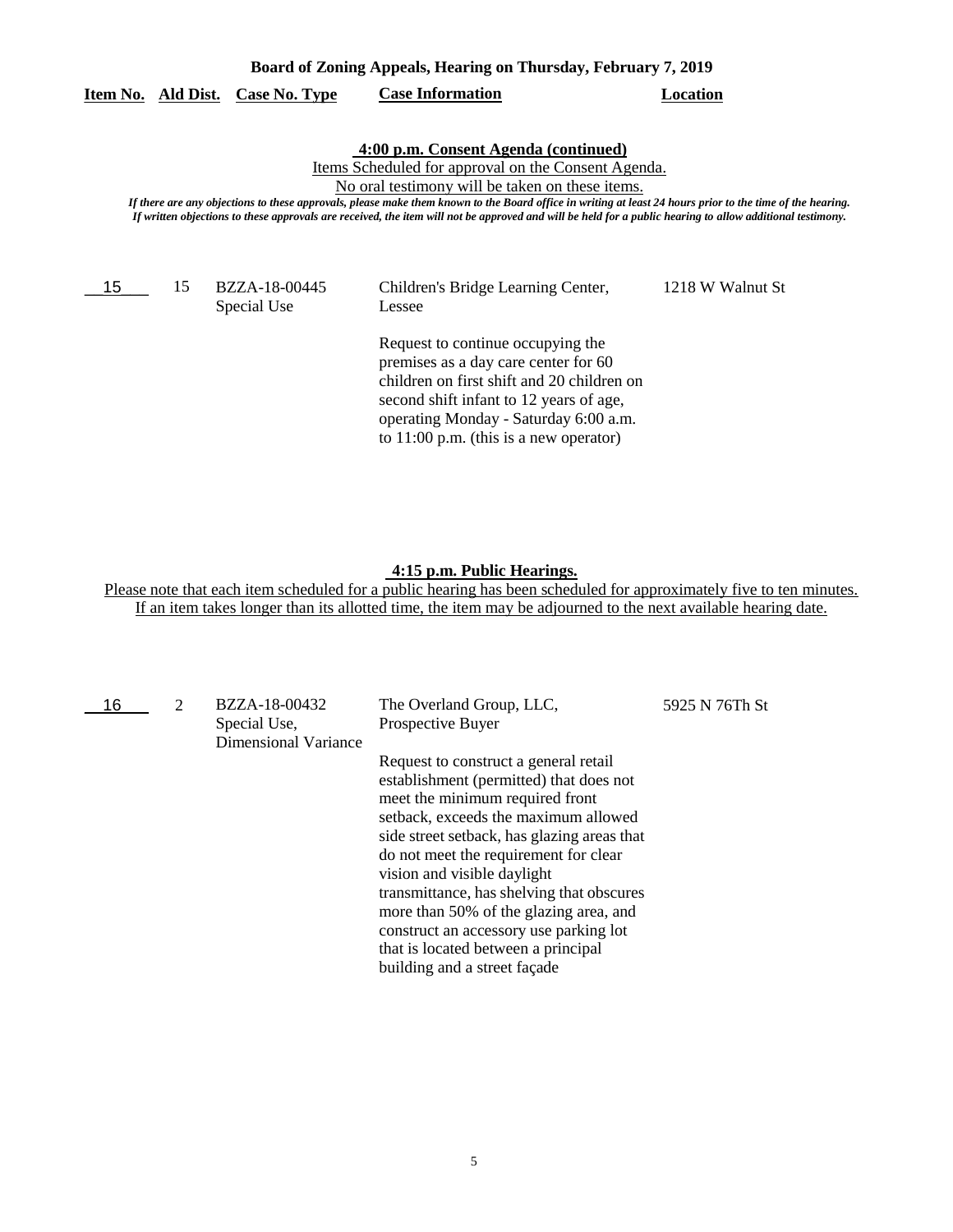|    | Board of Zoning Appeals, Hearing on Thursday, February 7, 2019 |                                              |                                                                                                                                                              |                     |  |  |
|----|----------------------------------------------------------------|----------------------------------------------|--------------------------------------------------------------------------------------------------------------------------------------------------------------|---------------------|--|--|
|    |                                                                | <u>Item No. Ald Dist. Case No. Type</u>      | <b>Case Information</b>                                                                                                                                      | <b>Location</b>     |  |  |
|    |                                                                |                                              | 4:15 p.m. Public Hearings (continued)<br>Please note that each item scheduled for a public hearing has been scheduled for approximately five to ten minutes. |                     |  |  |
|    |                                                                |                                              | If an item takes longer than its allotted time, the item may be adjourned to the next available hearing date.                                                |                     |  |  |
|    |                                                                |                                              |                                                                                                                                                              |                     |  |  |
| 17 | 3                                                              | BZZA-18-00412<br><b>Dimensional Variance</b> | Milwaukee Nursing Realty, LLC,<br>Property Owner                                                                                                             | 2115 E Woodstock Pl |  |  |
|    |                                                                |                                              | Request to allow a second freestanding<br>sign that exceeds the maximum number<br>of allowed signs on site and exceeds the<br>maximum allowed display area   |                     |  |  |
| 18 | 5                                                              | BZZA-18-00392<br>Special Use                 | Alkdro, LLC, Lessee                                                                                                                                          | 8144 W Appleton Av  |  |  |
|    |                                                                |                                              | Request to occupy a portion of the<br>premises as a light motor vehicle repair<br>facility                                                                   |                     |  |  |
| 19 | 5                                                              | BZZA-18-00455<br>Special Use                 | General Communications, Inc.,<br>Prospective Buyer                                                                                                           | 12130 W Carmen Av   |  |  |
|    |                                                                |                                              | Request to occupy the premises as a light<br>motor vehicle repair facility and a heavy<br>motor vehicle repair facility (permitted)                          |                     |  |  |
|    |                                                                |                                              |                                                                                                                                                              |                     |  |  |
| 20 | 6                                                              | BZZA-18-00472<br>Special Use                 | RiverBee, LLC, Property Owner                                                                                                                                | 500 E Center St     |  |  |
|    |                                                                |                                              | Request to occupy the premises as a<br>rooming house for 50 occupants                                                                                        |                     |  |  |
| 21 | 6                                                              | BZZA-18-00437<br>Special Use,                | Gas N Go Enterprises, Inc., Lessee                                                                                                                           | 1545 W Hopkins St   |  |  |
|    |                                                                | Use Variance                                 | Request to construct a new convenience<br>store and continue occupying the<br>premises as a motor vehicle filling<br>station                                 |                     |  |  |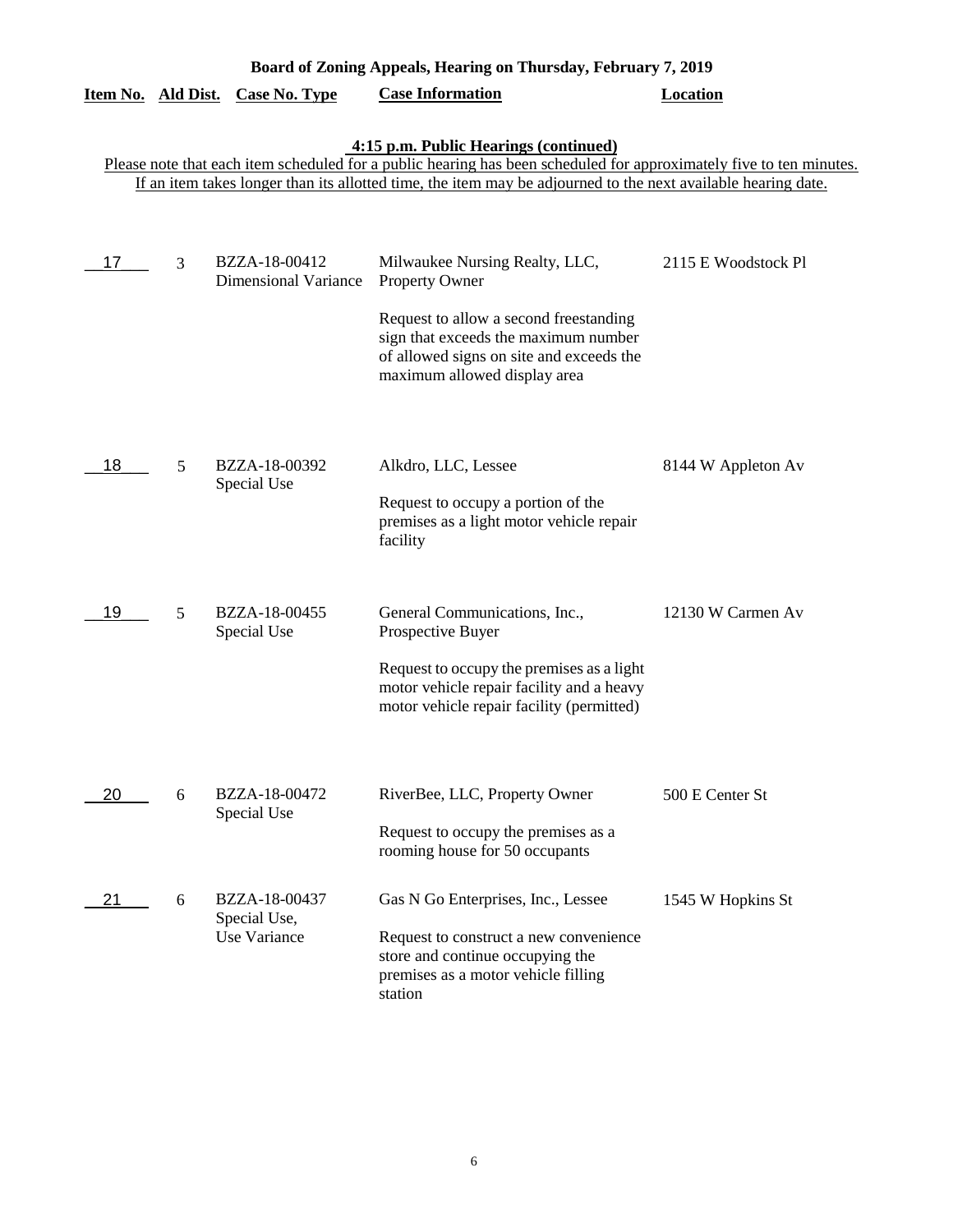| Board of Zoning Appeals, Hearing on Thursday, February 7, 2019 |    |                                              |                                                                                                                                                                                                                                                                                                                                                       |                       |  |
|----------------------------------------------------------------|----|----------------------------------------------|-------------------------------------------------------------------------------------------------------------------------------------------------------------------------------------------------------------------------------------------------------------------------------------------------------------------------------------------------------|-----------------------|--|
| Item No. Ald Dist.                                             |    | <b>Case No. Type</b>                         | <b>Case Information</b>                                                                                                                                                                                                                                                                                                                               | <b>Location</b>       |  |
|                                                                |    |                                              | 5:15 p.m. Public Hearings.<br>Please note that each item scheduled for a public hearing has been scheduled for approximately five to ten minutes.<br>If an item takes longer than its allotted time, the item may be adjourned to the next available hearing date.                                                                                    |                       |  |
| 22                                                             | 6  | BZZA-18-00307<br><b>Dimensional Variance</b> | Pitts Mortuary, Property Owner<br>Request to erect a second freestanding<br>sign on the premises exceeding the<br>maximum number of freestanding signs<br>allowed per site                                                                                                                                                                            | 2031 W Capitol Dr     |  |
| 23                                                             | 7  | BZZA-18-00419<br>Special Use                 | R & R Auto Repair Service, Property<br>Owner<br>Request to continue occupying the<br>premises as a light motor vehicle repair<br>facility and car wash                                                                                                                                                                                                | 3700 W Burleigh St    |  |
| 24                                                             | 7  | BZZA-18-00418<br>Use Variance                | <b>Crystal's Creative Minds Learning</b><br>Center, LLC, Prospective Buyer<br>Request to occupy the premises as a day<br>care center for 94 children per shift<br>infant - 12 years of age, operating<br>Monday - Friday 6:00 a.m. - 10:00 p.m.                                                                                                       | 3601 W Fond Du Lac Av |  |
| 25                                                             | 10 | BZZA-18-00338<br>Special Use                 | Little Peanut and Friends Child Care,<br>LLC, Lessee<br>Request to increase the ages of the<br>children from 4 - 12 years of age to 2<br>$1/2 - 12$ years of age and continue<br>occupying a portion of the premises as a<br>day care center for 25 children per shift,<br>operating Monday - Friday 6:00<br>a.m. - midnight (this is a new operator) | 5806 W Burleigh St    |  |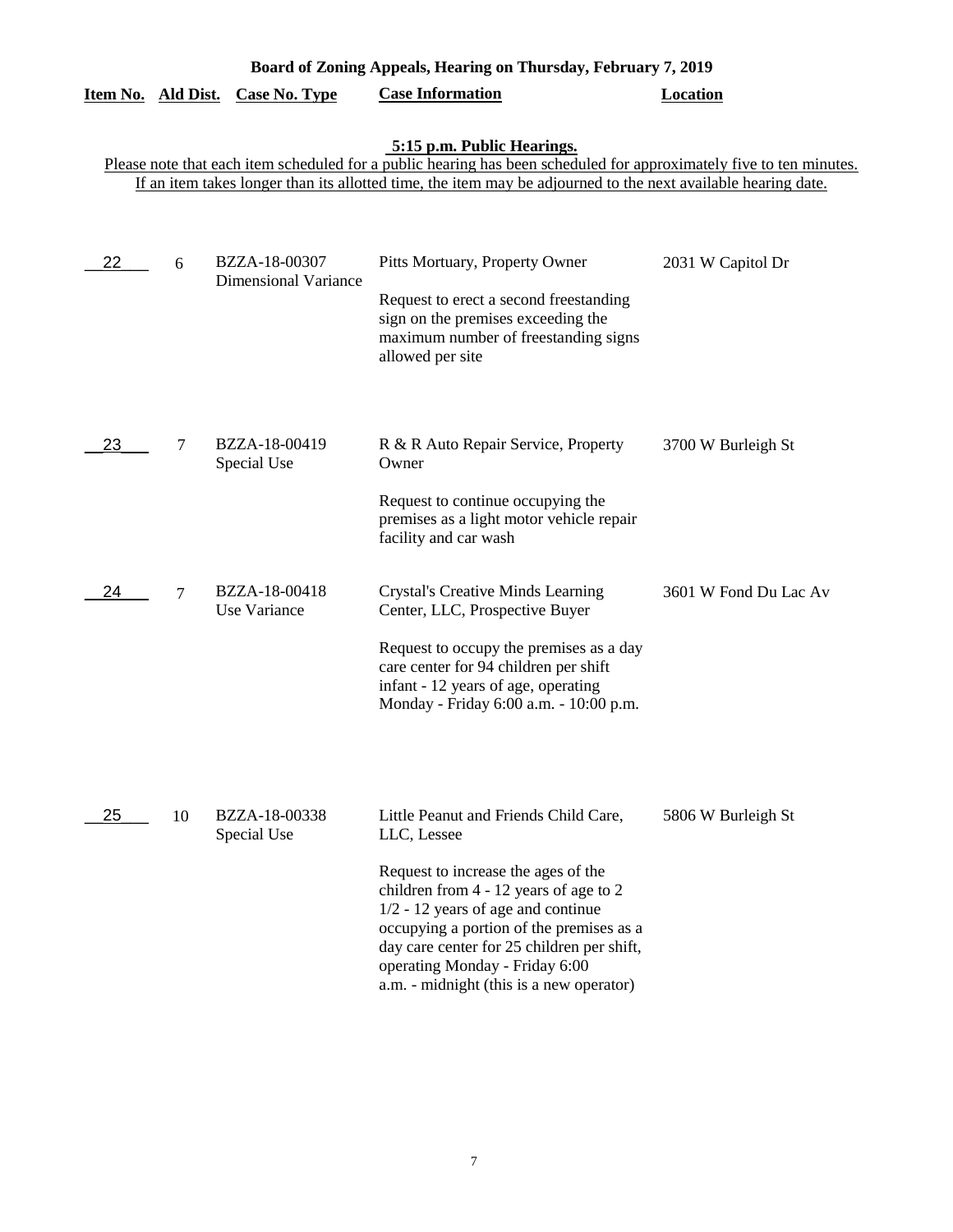| Board of Zoning Appeals, Hearing on Thursday, February 7, 2019 |    |                                                              |                                                                                                                                                                                                                                                                                                                                                                                                                                        |                    |  |
|----------------------------------------------------------------|----|--------------------------------------------------------------|----------------------------------------------------------------------------------------------------------------------------------------------------------------------------------------------------------------------------------------------------------------------------------------------------------------------------------------------------------------------------------------------------------------------------------------|--------------------|--|
| Item No. Ald Dist.                                             |    | <b>Case No. Type</b>                                         | <b>Case Information</b>                                                                                                                                                                                                                                                                                                                                                                                                                | <b>Location</b>    |  |
|                                                                |    |                                                              | <b>5:15 p.m. Public Hearings (continued)</b><br>Please note that each item scheduled for a public hearing has been scheduled for approximately five to ten minutes.<br>If an item takes longer than its allotted time, the item may be adjourned to the next available hearing date.                                                                                                                                                   |                    |  |
| 26                                                             | 10 | BZZA-18-00402<br>Special Use                                 | United Child Care, LLC, Lessee<br>Request to continue occupying a portion<br>of the premises as a 24 hour day care<br>center for 60 children per shift infant - 13<br>years of age, operating Monday - Sunday                                                                                                                                                                                                                          | 5806 W Burleigh St |  |
| 27                                                             | 12 | BZZA-18-00456<br>Special Use,<br><b>Dimensional Variance</b> | National Block, LLC, Property Owner<br>Request to intensify the Board-approved<br>principal use parking lot by increasing<br>the total number of parking spaces from<br>12 to 13, allow two vehicles to be parked<br>in series at the west end of the lot, allow<br>a new north access drive that has utility<br>poles greater than 16 inches in width,<br>and not meet the minimum required<br>landscaping at the south property line | 701 S 4Th St       |  |

# **6:15 p.m. Public Hearings.**

Please note that each item scheduled for a public hearing has been scheduled for approximately five to ten minutes. If an item takes longer than its allotted time, the item may be adjourned to the next available hearing date.

| 28 | 13 | BZZA-18-00440<br>Special Use          | Fleet Cars, LLC, Lessee<br>Request to occupy a portion of the<br>premises as a light motor vehicle body<br>shop                                                        | 4930 S 2Nd St    |
|----|----|---------------------------------------|------------------------------------------------------------------------------------------------------------------------------------------------------------------------|------------------|
| 29 | 13 | BZZA-18-00446<br>Dimensional Variance | Milwaukee Threads, Lessee<br>Request to allow an addition of a sign<br>box to the Board-approved freestanding<br>sign that exceeds the maximum allowed<br>display area | 5151 S Howell Av |